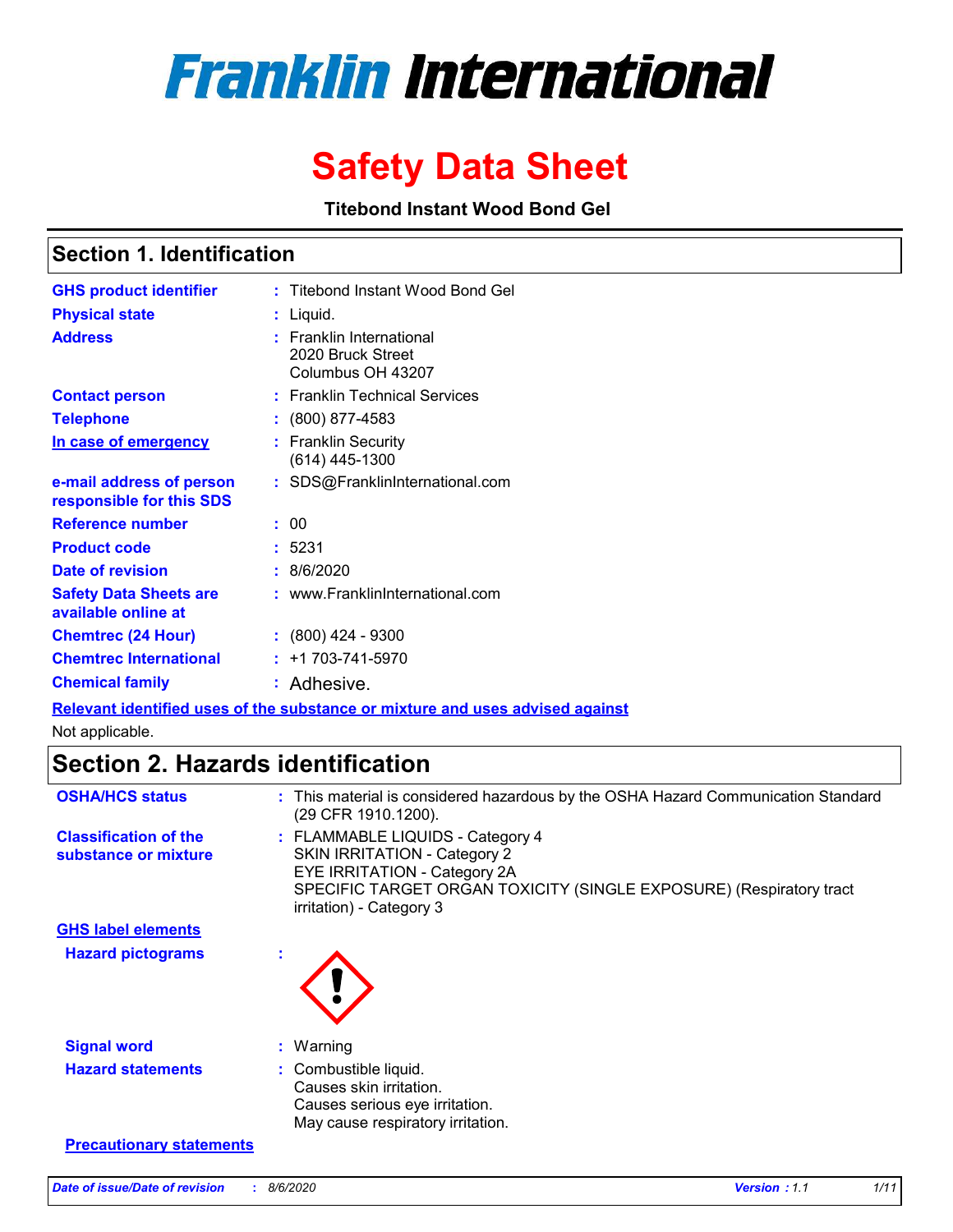# **Section 2. Hazards identification**

| <b>Prevention</b><br>: Wear protective gloves. Wear protective clothing. Wear eye or face protection. Keep<br>away from flames and hot surfaces. No smoking. Use only outdoors or in a well-<br>ventilated area. Avoid breathing vapor. Wash thoroughly after handling.<br>: Call a POISON CENTER or doctor if you feel unwell. Take off contaminated clothing<br><b>Response</b><br>and wash it before reuse. IF IN EYES: Rinse cautiously with water for several minutes.<br>Remove contact lenses, if present and easy to do. Continue rinsing. If eye irritation<br>persists: Get medical advice or attention.<br>: Store locked up. Store in a well-ventilated place. Keep container tightly closed. Keep<br><b>Storage</b><br>cool.<br>Dispose of contents and container in accordance with all local, regional, national and<br><b>Disposal</b><br>international regulations.<br><b>Hazards not otherwise</b><br>: None known.<br>classified |  |
|-----------------------------------------------------------------------------------------------------------------------------------------------------------------------------------------------------------------------------------------------------------------------------------------------------------------------------------------------------------------------------------------------------------------------------------------------------------------------------------------------------------------------------------------------------------------------------------------------------------------------------------------------------------------------------------------------------------------------------------------------------------------------------------------------------------------------------------------------------------------------------------------------------------------------------------------------------|--|
|                                                                                                                                                                                                                                                                                                                                                                                                                                                                                                                                                                                                                                                                                                                                                                                                                                                                                                                                                     |  |
|                                                                                                                                                                                                                                                                                                                                                                                                                                                                                                                                                                                                                                                                                                                                                                                                                                                                                                                                                     |  |
|                                                                                                                                                                                                                                                                                                                                                                                                                                                                                                                                                                                                                                                                                                                                                                                                                                                                                                                                                     |  |
|                                                                                                                                                                                                                                                                                                                                                                                                                                                                                                                                                                                                                                                                                                                                                                                                                                                                                                                                                     |  |
|                                                                                                                                                                                                                                                                                                                                                                                                                                                                                                                                                                                                                                                                                                                                                                                                                                                                                                                                                     |  |

# **Section 3. Composition/information on ingredients**

| <b>Substance/mixture</b><br>: Substance |            |                   |
|-----------------------------------------|------------|-------------------|
| <b>Ingredient name</b>                  |            | <b>CAS number</b> |
| ethyl 2-cyanoacrylate                   | l 75 - 100 | 7085-85-0         |

Any concentration shown as a range is to protect confidentiality or is due to batch variation.

**There are no additional ingredients present which, within the current knowledge of the supplier and in the concentrations applicable, are classified as hazardous to health or the environment and hence require reporting in this section.**

**Occupational exposure limits, if available, are listed in Section 8.**

# **Section 4. First aid measures**

| <b>Description of necessary first aid measures</b> |                                                                                                                                                                                                                                                                                                                                                                                                                                                                                                                                                                                                                                                                                                                                                                                                                                                                                                                |  |  |
|----------------------------------------------------|----------------------------------------------------------------------------------------------------------------------------------------------------------------------------------------------------------------------------------------------------------------------------------------------------------------------------------------------------------------------------------------------------------------------------------------------------------------------------------------------------------------------------------------------------------------------------------------------------------------------------------------------------------------------------------------------------------------------------------------------------------------------------------------------------------------------------------------------------------------------------------------------------------------|--|--|
| <b>Eye contact</b>                                 | : Immediately flush eyes with plenty of water, occasionally lifting the upper and lower<br>eyelids. Check for and remove any contact lenses. Continue to rinse for at least 10<br>minutes. Get medical attention.                                                                                                                                                                                                                                                                                                                                                                                                                                                                                                                                                                                                                                                                                              |  |  |
| <b>Inhalation</b>                                  | : Remove victim to fresh air and keep at rest in a position comfortable for breathing. If it<br>is suspected that fumes are still present, the rescuer should wear an appropriate mask<br>or self-contained breathing apparatus. If not breathing, if breathing is irregular or if<br>respiratory arrest occurs, provide artificial respiration or oxygen by trained personnel. It<br>may be dangerous to the person providing aid to give mouth-to-mouth resuscitation.<br>Get medical attention. If necessary, call a poison center or physician. If unconscious,<br>place in recovery position and get medical attention immediately. Maintain an open<br>airway. Loosen tight clothing such as a collar, tie, belt or waistband. In case of<br>inhalation of decomposition products in a fire, symptoms may be delayed. The exposed<br>person may need to be kept under medical surveillance for 48 hours. |  |  |
| <b>Skin contact</b>                                | : Flush contaminated skin with plenty of water. Remove contaminated clothing and<br>shoes. Continue to rinse for at least 10 minutes. Get medical attention. Wash clothing<br>before reuse. Clean shoes thoroughly before reuse.                                                                                                                                                                                                                                                                                                                                                                                                                                                                                                                                                                                                                                                                               |  |  |
| <b>Ingestion</b>                                   | : Wash out mouth with water. Remove dentures if any. Remove victim to fresh air and<br>keep at rest in a position comfortable for breathing. If material has been swallowed and<br>the exposed person is conscious, give small quantities of water to drink. Stop if the<br>exposed person feels sick as vomiting may be dangerous. Do not induce vomiting<br>unless directed to do so by medical personnel. If vomiting occurs, the head should be<br>kept low so that vomit does not enter the lungs. Get medical attention if adverse health<br>effects persist or are severe. Never give anything by mouth to an unconscious person.<br>If unconscious, place in recovery position and get medical attention immediately.<br>Maintain an open airway. Loosen tight clothing such as a collar, tie, belt or waistband.                                                                                      |  |  |

#### **Most important symptoms/effects, acute and delayed**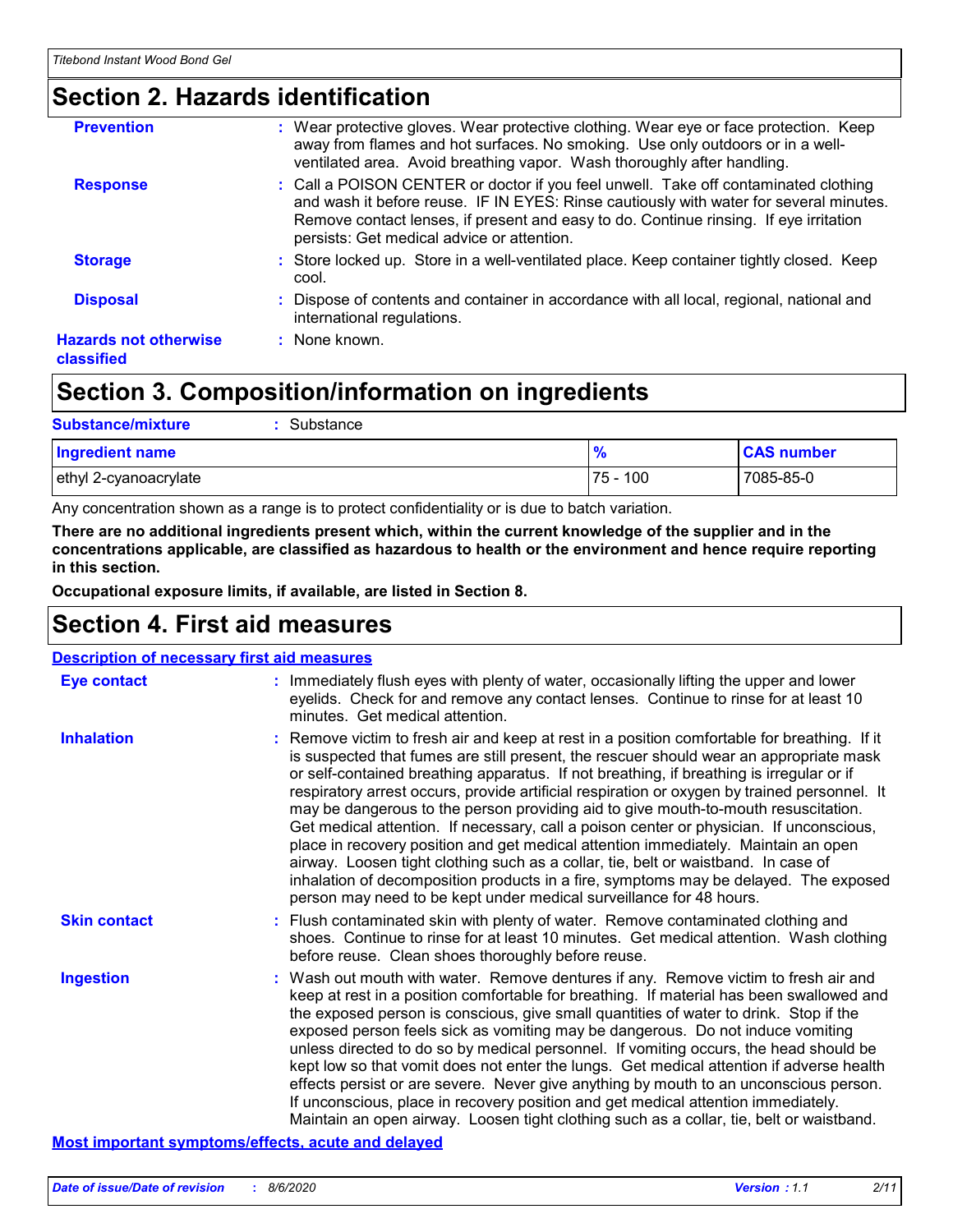# **Section 4. First aid measures**

| <b>Potential acute health effects</b> |                                                                                                                                                                                                                                                                                                                         |                                                                                                                                                                          |  |  |
|---------------------------------------|-------------------------------------------------------------------------------------------------------------------------------------------------------------------------------------------------------------------------------------------------------------------------------------------------------------------------|--------------------------------------------------------------------------------------------------------------------------------------------------------------------------|--|--|
|                                       |                                                                                                                                                                                                                                                                                                                         |                                                                                                                                                                          |  |  |
| <b>Eye contact</b>                    |                                                                                                                                                                                                                                                                                                                         | : Causes serious eye irritation.                                                                                                                                         |  |  |
| <b>Inhalation</b>                     |                                                                                                                                                                                                                                                                                                                         | : May cause respiratory irritation.                                                                                                                                      |  |  |
| <b>Skin contact</b>                   |                                                                                                                                                                                                                                                                                                                         | : Causes skin irritation.                                                                                                                                                |  |  |
| <b>Ingestion</b>                      |                                                                                                                                                                                                                                                                                                                         | : No known significant effects or critical hazards.                                                                                                                      |  |  |
| Over-exposure signs/symptoms          |                                                                                                                                                                                                                                                                                                                         |                                                                                                                                                                          |  |  |
| <b>Eye contact</b>                    | : Adverse symptoms may include the following:<br>pain or irritation<br>watering<br>redness                                                                                                                                                                                                                              |                                                                                                                                                                          |  |  |
| <b>Inhalation</b>                     |                                                                                                                                                                                                                                                                                                                         | : Adverse symptoms may include the following:<br>respiratory tract irritation<br>coughing                                                                                |  |  |
| <b>Skin contact</b>                   | : Adverse symptoms may include the following:<br>irritation<br>redness                                                                                                                                                                                                                                                  |                                                                                                                                                                          |  |  |
| <b>Ingestion</b>                      | : No specific data.                                                                                                                                                                                                                                                                                                     |                                                                                                                                                                          |  |  |
|                                       |                                                                                                                                                                                                                                                                                                                         | <u>Indication of immediate medical attention and special treatment needed, if necessary</u>                                                                              |  |  |
| <b>Notes to physician</b>             |                                                                                                                                                                                                                                                                                                                         | : In case of inhalation of decomposition products in a fire, symptoms may be delayed.<br>The exposed person may need to be kept under medical surveillance for 48 hours. |  |  |
| <b>Specific treatments</b>            |                                                                                                                                                                                                                                                                                                                         | : No specific treatment.                                                                                                                                                 |  |  |
| <b>Protection of first-aiders</b>     | : No action shall be taken involving any personal risk or without suitable training. If it is<br>suspected that fumes are still present, the rescuer should wear an appropriate mask or<br>self-contained breathing apparatus. It may be dangerous to the person providing aid to<br>give mouth-to-mouth resuscitation. |                                                                                                                                                                          |  |  |
|                                       |                                                                                                                                                                                                                                                                                                                         |                                                                                                                                                                          |  |  |

**See toxicological information (Section 11)**

## **Section 5. Fire-fighting measures**

| <b>Extinguishing media</b>                               |                                                                                                                                                                                                                                                                                                                               |
|----------------------------------------------------------|-------------------------------------------------------------------------------------------------------------------------------------------------------------------------------------------------------------------------------------------------------------------------------------------------------------------------------|
| <b>Suitable extinguishing</b><br>media                   | : Use dry chemical, $CO2$ , water spray (fog) or foam.                                                                                                                                                                                                                                                                        |
| <b>Unsuitable extinguishing</b><br>media                 | : Do not use water jet.                                                                                                                                                                                                                                                                                                       |
| <b>Specific hazards arising</b><br>from the chemical     | : Combustible liquid. Runoff to sewer may create fire or explosion hazard. In a fire or if<br>heated, a pressure increase will occur and the container may burst, with the risk of a<br>subsequent explosion.                                                                                                                 |
| <b>Hazardous thermal</b><br>decomposition products       | Decomposition products may include the following materials:<br>carbon dioxide<br>carbon monoxide<br>nitrogen oxides                                                                                                                                                                                                           |
| <b>Special protective actions</b><br>for fire-fighters   | : Promptly isolate the scene by removing all persons from the vicinity of the incident if<br>there is a fire. No action shall be taken involving any personal risk or without suitable<br>training. Move containers from fire area if this can be done without risk. Use water<br>spray to keep fire-exposed containers cool. |
| <b>Special protective</b><br>equipment for fire-fighters | : Fire-fighters should wear appropriate protective equipment and self-contained breathing<br>apparatus (SCBA) with a full face-piece operated in positive pressure mode.                                                                                                                                                      |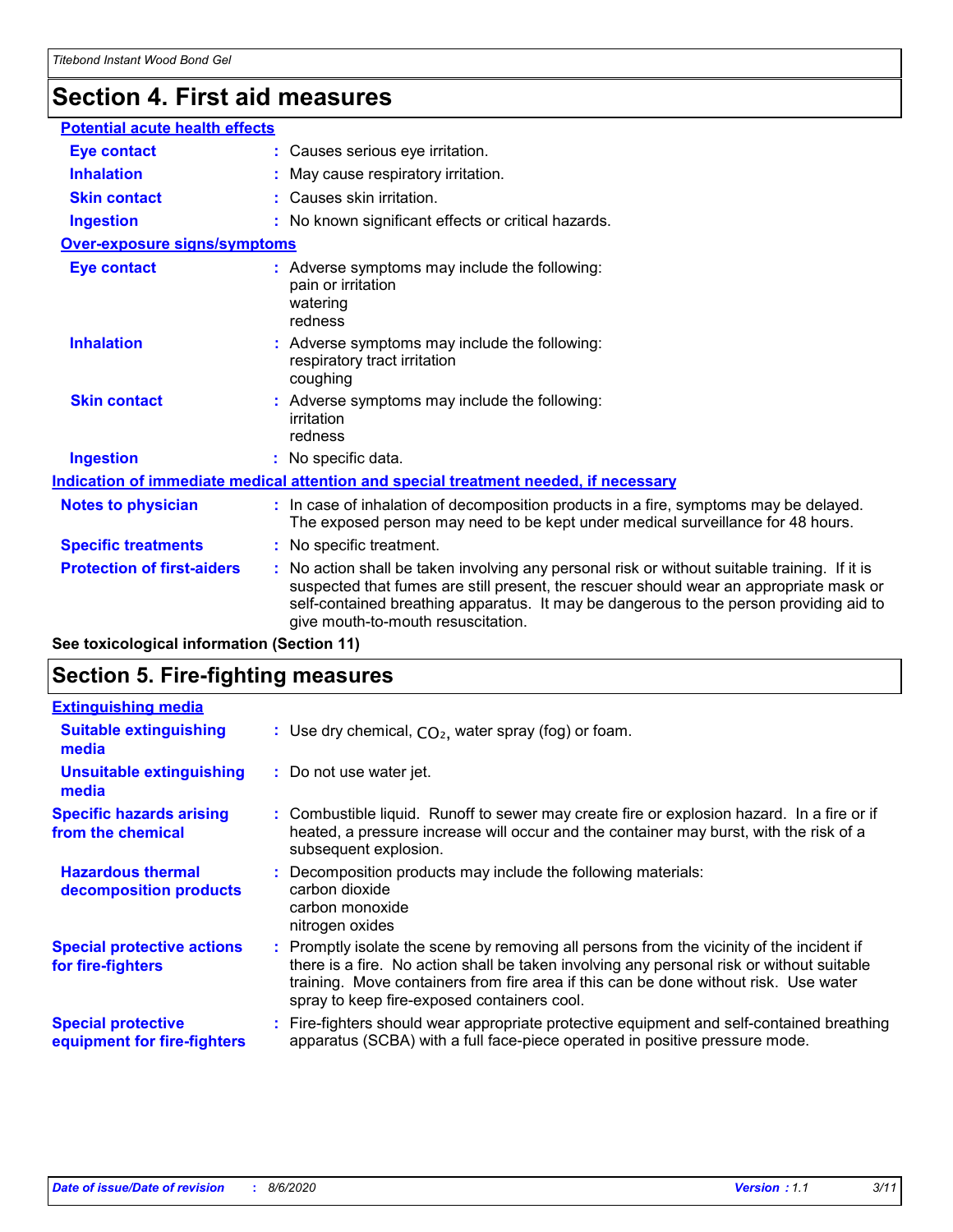# **Section 6. Accidental release measures**

| Personal precautions, protective equipment and emergency procedures |                                                                                                                                                                                                                                                                                                                                                                                                                                                                                                                                                                                                                                                                                                                                                                    |  |
|---------------------------------------------------------------------|--------------------------------------------------------------------------------------------------------------------------------------------------------------------------------------------------------------------------------------------------------------------------------------------------------------------------------------------------------------------------------------------------------------------------------------------------------------------------------------------------------------------------------------------------------------------------------------------------------------------------------------------------------------------------------------------------------------------------------------------------------------------|--|
| For non-emergency<br>personnel                                      | : No action shall be taken involving any personal risk or without suitable training.<br>Evacuate surrounding areas. Keep unnecessary and unprotected personnel from<br>entering. Do not touch or walk through spilled material. Shut off all ignition sources.<br>No flares, smoking or flames in hazard area. Avoid breathing vapor or mist. Provide<br>adequate ventilation. Wear appropriate respirator when ventilation is inadequate. Put<br>on appropriate personal protective equipment.                                                                                                                                                                                                                                                                    |  |
| For emergency responders :                                          | If specialized clothing is required to deal with the spillage, take note of any information in<br>Section 8 on suitable and unsuitable materials. See also the information in "For non-<br>emergency personnel".                                                                                                                                                                                                                                                                                                                                                                                                                                                                                                                                                   |  |
| <b>Environmental precautions</b>                                    | : Avoid dispersal of spilled material and runoff and contact with soil, waterways, drains<br>and sewers. Inform the relevant authorities if the product has caused environmental<br>pollution (sewers, waterways, soil or air).                                                                                                                                                                                                                                                                                                                                                                                                                                                                                                                                    |  |
| Methods and materials for containment and cleaning up               |                                                                                                                                                                                                                                                                                                                                                                                                                                                                                                                                                                                                                                                                                                                                                                    |  |
| <b>Small spill</b>                                                  | : Stop leak if without risk. Move containers from spill area. Use spark-proof tools and<br>explosion-proof equipment. Dilute with water and mop up if water-soluble. Alternatively,<br>or if water-insoluble, absorb with an inert dry material and place in an appropriate waste<br>disposal container. Dispose of via a licensed waste disposal contractor.                                                                                                                                                                                                                                                                                                                                                                                                      |  |
| <b>Large spill</b>                                                  | Stop leak if without risk. Move containers from spill area. Use spark-proof tools and<br>explosion-proof equipment. Approach release from upwind. Prevent entry into sewers,<br>water courses, basements or confined areas. Wash spillages into an effluent treatment<br>plant or proceed as follows. Contain and collect spillage with non-combustible,<br>absorbent material e.g. sand, earth, vermiculite or diatomaceous earth and place in<br>container for disposal according to local regulations (see Section 13). Dispose of via a<br>licensed waste disposal contractor. Contaminated absorbent material may pose the<br>same hazard as the spilled product. Note: see Section 1 for emergency contact<br>information and Section 13 for waste disposal. |  |

# **Section 7. Handling and storage**

#### **Precautions for safe handling**

| <b>Protective measures</b>                                                       | : Put on appropriate personal protective equipment (see Section 8). Do not ingest. Avoid<br>contact with eyes, skin and clothing. Avoid breathing vapor or mist. Use only with<br>adequate ventilation. Wear appropriate respirator when ventilation is inadequate. Do<br>not enter storage areas and confined spaces unless adequately ventilated. Keep in the<br>original container or an approved alternative made from a compatible material, kept<br>tightly closed when not in use. Store and use away from heat, sparks, open flame or<br>any other ignition source. Use explosion-proof electrical (ventilating, lighting and<br>material handling) equipment. Use only non-sparking tools. Empty containers retain<br>product residue and can be hazardous. Do not reuse container.                 |
|----------------------------------------------------------------------------------|--------------------------------------------------------------------------------------------------------------------------------------------------------------------------------------------------------------------------------------------------------------------------------------------------------------------------------------------------------------------------------------------------------------------------------------------------------------------------------------------------------------------------------------------------------------------------------------------------------------------------------------------------------------------------------------------------------------------------------------------------------------------------------------------------------------|
| <b>Advice on general</b><br>occupational hygiene                                 | : Eating, drinking and smoking should be prohibited in areas where this material is<br>handled, stored and processed. Workers should wash hands and face before eating,<br>drinking and smoking. Remove contaminated clothing and protective equipment before<br>entering eating areas. See also Section 8 for additional information on hygiene<br>measures.                                                                                                                                                                                                                                                                                                                                                                                                                                                |
| <b>Conditions for safe storage,</b><br>including any<br><i>incompatibilities</i> | : Store between the following temperatures: -15 to $25^{\circ}$ C (5 to $77^{\circ}$ F). Store in accordance<br>with local regulations. Store in a segregated and approved area. Store in original<br>container protected from direct sunlight in a dry, cool and well-ventilated area, away<br>from incompatible materials (see Section 10) and food and drink. Store locked up.<br>Eliminate all ignition sources. Separate from oxidizing materials. Keep container tightly<br>closed and sealed until ready for use. Containers that have been opened must be<br>carefully resealed and kept upright to prevent leakage. Do not store in unlabeled<br>containers. Use appropriate containment to avoid environmental contamination. See<br>Section 10 for incompatible materials before handling or use. |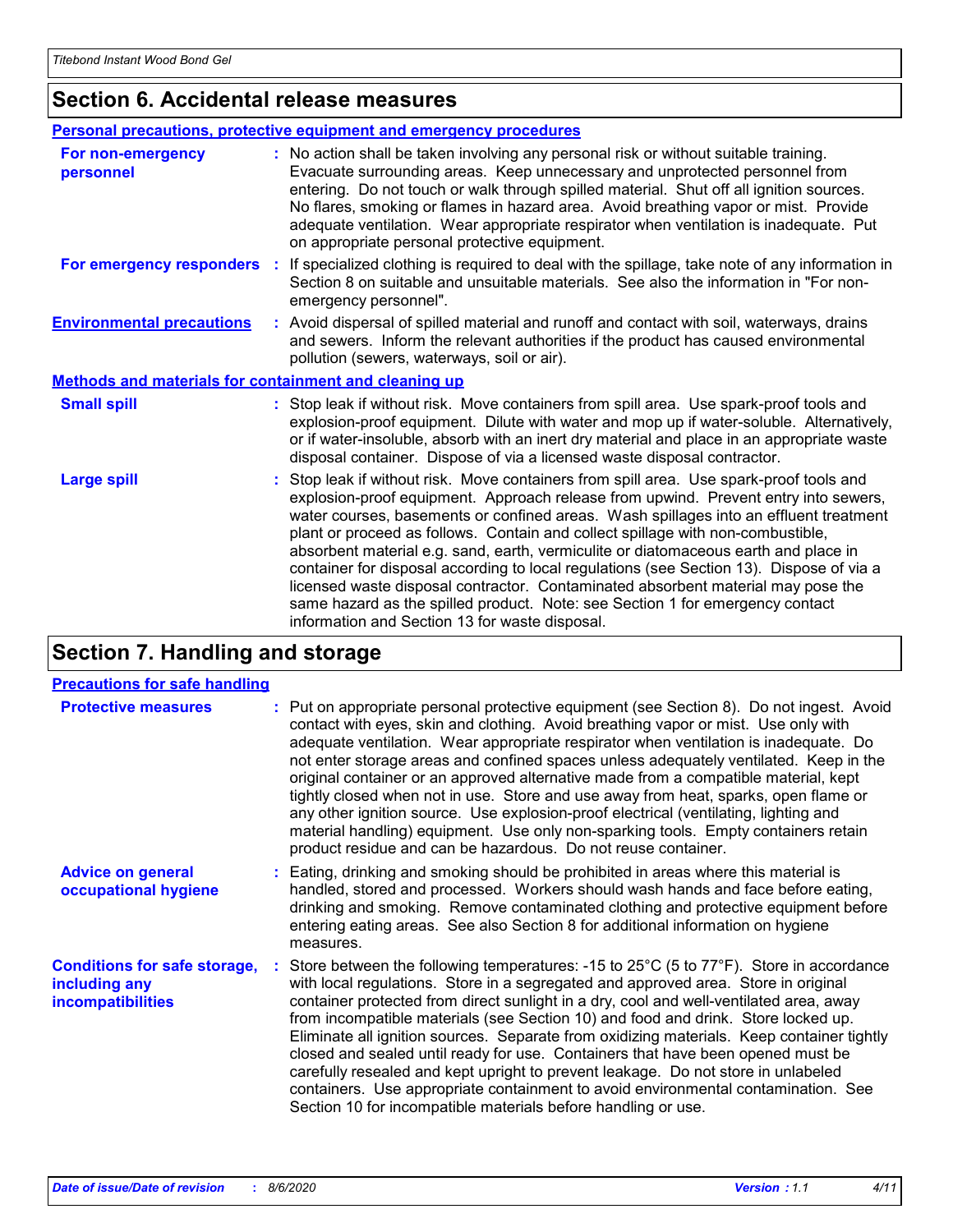# **Section 8. Exposure controls/personal protection**

#### **Control parameters**

#### **Occupational exposure limits**

| <b>Ingredient name</b>                     |  |                        | <b>Exposure limits</b>                                                                                                                                                                                                                                                                                                                                                                                                                                                                                                                                                                                                 |  |
|--------------------------------------------|--|------------------------|------------------------------------------------------------------------------------------------------------------------------------------------------------------------------------------------------------------------------------------------------------------------------------------------------------------------------------------------------------------------------------------------------------------------------------------------------------------------------------------------------------------------------------------------------------------------------------------------------------------------|--|
| ethyl 2-cyanoacrylate                      |  |                        | ACGIH TLV (United States, 3/2019). Skin sensitizer. Inhalation<br>sensitizer.<br>TWA: 0.2 ppm 8 hours.<br>STEL: 1 ppm 15 minutes.<br>OSHA PEL 1989 (United States, 3/1989). Absorbed through skin.<br>TWA: 5 mg/m <sup>3</sup> , (as CN) 8 hours.<br>OSHA PEL (United States, 5/2018). Absorbed through skin.<br>TWA: $5 \text{ mg/m}^3$ , (as CN) 8 hours.                                                                                                                                                                                                                                                            |  |
| <b>Appropriate engineering</b><br>controls |  | ventilation equipment. | : Use only with adequate ventilation. Use process enclosures, local exhaust ventilation or<br>other engineering controls to keep worker exposure to airborne contaminants below any<br>recommended or statutory limits. The engineering controls also need to keep gas,<br>vapor or dust concentrations below any lower explosive limits. Use explosion-proof                                                                                                                                                                                                                                                          |  |
| <b>Environmental exposure</b><br>controls  |  |                        | Emissions from ventilation or work process equipment should be checked to ensure<br>they comply with the requirements of environmental protection legislation. In some<br>cases, fume scrubbers, filters or engineering modifications to the process equipment<br>will be necessary to reduce emissions to acceptable levels.                                                                                                                                                                                                                                                                                          |  |
| <b>Individual protection measures</b>      |  |                        |                                                                                                                                                                                                                                                                                                                                                                                                                                                                                                                                                                                                                        |  |
| <b>Hygiene measures</b>                    |  |                        | : Wash hands, forearms and face thoroughly after handling chemical products, before<br>eating, smoking and using the lavatory and at the end of the working period.<br>Appropriate techniques should be used to remove potentially contaminated clothing.<br>Wash contaminated clothing before reusing. Ensure that eyewash stations and safety<br>showers are close to the workstation location.                                                                                                                                                                                                                      |  |
| <b>Eye/face protection</b>                 |  |                        | : Safety eyewear complying with an approved standard should be used when a risk<br>assessment indicates this is necessary to avoid exposure to liquid splashes, mists,<br>gases or dusts. If contact is possible, the following protection should be worn, unless<br>the assessment indicates a higher degree of protection: chemical splash goggles.                                                                                                                                                                                                                                                                  |  |
| <b>Skin protection</b>                     |  |                        |                                                                                                                                                                                                                                                                                                                                                                                                                                                                                                                                                                                                                        |  |
| <b>Hand protection</b>                     |  |                        | : Chemical-resistant, impervious gloves complying with an approved standard should be<br>worn at all times when handling chemical products if a risk assessment indicates this is<br>necessary. Considering the parameters specified by the glove manufacturer, check<br>during use that the gloves are still retaining their protective properties. It should be<br>noted that the time to breakthrough for any glove material may be different for different<br>glove manufacturers. In the case of mixtures, consisting of several substances, the<br>protection time of the gloves cannot be accurately estimated. |  |
| <b>Body protection</b>                     |  | handling this product. | : Personal protective equipment for the body should be selected based on the task being<br>performed and the risks involved and should be approved by a specialist before                                                                                                                                                                                                                                                                                                                                                                                                                                              |  |
| <b>Other skin protection</b>               |  |                        | : Appropriate footwear and any additional skin protection measures should be selected<br>based on the task being performed and the risks involved and should be approved by a<br>specialist before handling this product.                                                                                                                                                                                                                                                                                                                                                                                              |  |
| <b>Respiratory protection</b>              |  | aspects of use.        | : Based on the hazard and potential for exposure, select a respirator that meets the<br>appropriate standard or certification. Respirators must be used according to a<br>respiratory protection program to ensure proper fitting, training, and other important                                                                                                                                                                                                                                                                                                                                                       |  |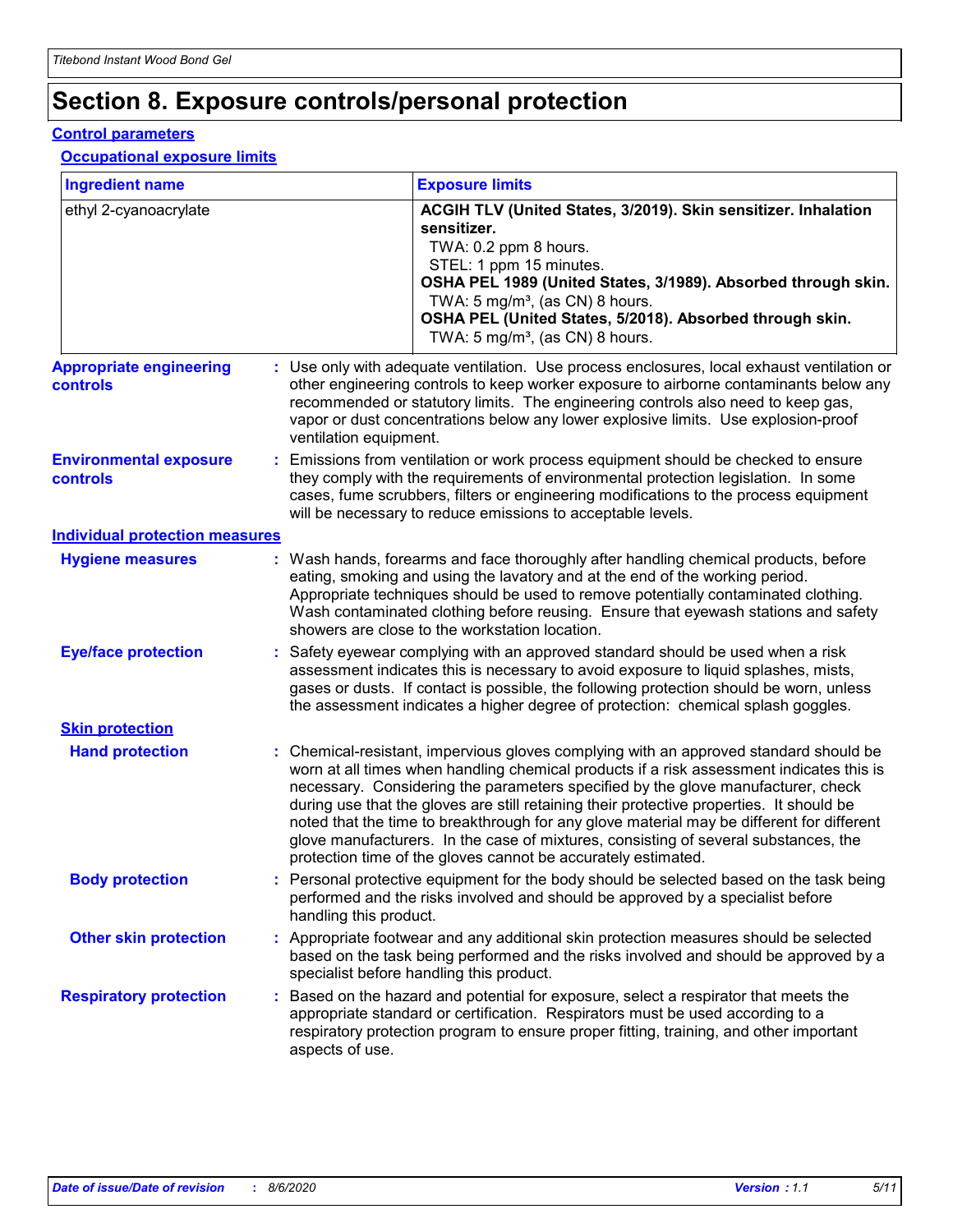# **Section 9. Physical and chemical properties**

| <b>Appearance</b>                                 |                                                                   |
|---------------------------------------------------|-------------------------------------------------------------------|
| <b>Physical state</b>                             | : Liquid. [Clear to slightly hazy liquid.]                        |
| <b>Color</b>                                      | : Clear to slightly hazy liquid.                                  |
| <b>Odor</b>                                       | : Characteristic. [Strong]                                        |
| <b>Odor threshold</b>                             | : Not available.                                                  |
| pH                                                | : Not available.                                                  |
| <b>Melting point</b>                              | : Not available.                                                  |
| <b>Boiling point</b>                              | : Not available.                                                  |
| <b>Flash point</b>                                | : Closed cup: 81 to 83°C (177.8 to 181.4°F)                       |
| <b>Evaporation rate</b>                           | : Not available.                                                  |
| <b>Flammability (solid, gas)</b>                  | : Not available.                                                  |
| Lower and upper explosive<br>(flammable) limits   | : Not available.                                                  |
| <b>VOC (less water, less</b><br>exempt solvents)  | $: 20$ g/l                                                        |
|                                                   | Not available.                                                    |
| <b>Vapor pressure</b>                             | $:$ <0.027 kPa (<0.2 mm Hg) [room temperature]                    |
| <b>Vapor density</b>                              | : Not available.                                                  |
| <b>Relative density</b>                           | $: 1.06$ to 1.1                                                   |
| <b>Solubility</b>                                 | : Insoluble in the following materials: cold water and hot water. |
| <b>Solubility in water</b>                        | : Not available.                                                  |
| <b>Partition coefficient: n-</b><br>octanol/water | : Not available.                                                  |
| <b>Auto-ignition temperature</b>                  | : $485^{\circ}$ C (905 $^{\circ}$ F)                              |
| <b>Decomposition temperature</b>                  | : Not available.                                                  |
| <b>Viscosity</b>                                  | : Not available.                                                  |

# **Section 10. Stability and reactivity**

| <b>Reactivity</b>                                   | ÷. | No specific test data related to reactivity available for this product or its ingredients.                                                                                   |
|-----------------------------------------------------|----|------------------------------------------------------------------------------------------------------------------------------------------------------------------------------|
| <b>Chemical stability</b>                           |    | : The product is stable.                                                                                                                                                     |
| <b>Possibility of hazardous</b><br><b>reactions</b> |    | : Under normal conditions of storage and use, hazardous reactions will not occur.                                                                                            |
| <b>Conditions to avoid</b>                          |    | : Avoid all possible sources of ignition (spark or flame). Do not pressurize, cut, weld,<br>braze, solder, drill, grind or expose containers to heat or sources of ignition. |
| <b>Incompatible materials</b>                       |    | Reactive or incompatible with the following materials:<br>oxidizing materials                                                                                                |
| <b>Hazardous decomposition</b><br>products          |    | Under normal conditions of storage and use, hazardous decomposition products should<br>not be produced.                                                                      |

# **Section 11. Toxicological information**

#### **Information on toxicological effects**

#### **Acute toxicity**

| <b>Product/ingredient name</b> | <b>Result</b>         | <b>Species</b> | <b>Dose</b>                | <b>Exposure</b> |
|--------------------------------|-----------------------|----------------|----------------------------|-----------------|
| ethyl 2-cyanoacrylate          | LC50 Inhalation Vapor | Rat            | $121110$ mg/m <sup>3</sup> | ' hours         |
|                                | LD50 Oral             | Rat            | >5000 mg/kg                |                 |

**Irritation/Corrosion**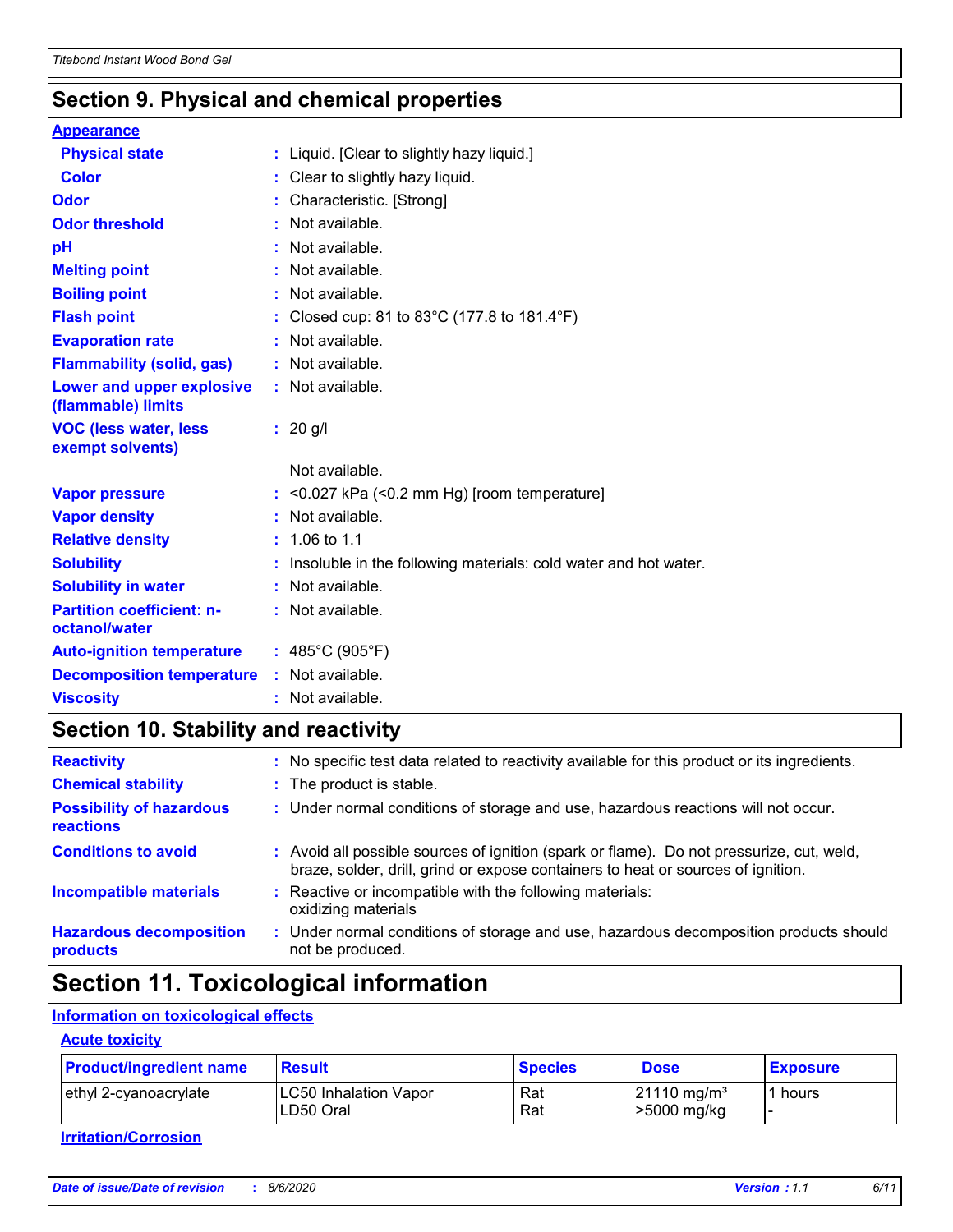# **Section 11. Toxicological information**

|                       | <b>Product/ingredient name</b> | <b>Result</b>                                  | <b>Species</b>   | <b>Score</b> | <b>Exposure</b>                   | <b>Observation</b> |
|-----------------------|--------------------------------|------------------------------------------------|------------------|--------------|-----------------------------------|--------------------|
| ethyl 2-cyanoacrylate |                                | Skin - Mild irritant<br>l Skin - Mild irritant | Rabbit<br>Rabbit |              | $\sqrt{0.5}$ qm<br>l 24 hours 500 |                    |

#### **Conclusion/Summary**

**Skin :** Bonds skin and eyes in seconds.

**Eyes :** Bonds skin and eyes in seconds.

**Respiratory :** Irritating to respiratory system.

#### **Sensitization**

Not available.

#### **Mutagenicity**

Not available.

#### **Carcinogenicity**

Not available.

#### **Reproductive toxicity**

Not available.

#### **Teratogenicity**

Not available.

#### **Specific target organ toxicity (single exposure)**

| <b>Name</b>                                                                 |                                           | <b>Category</b>                                                                              | <b>Route of</b><br>exposure | <b>Target organs</b>            |  |
|-----------------------------------------------------------------------------|-------------------------------------------|----------------------------------------------------------------------------------------------|-----------------------------|---------------------------------|--|
| Titebond Instant Wood Bond Gel                                              |                                           | Category 3                                                                                   |                             | Respiratory tract<br>irritation |  |
| <b>Specific target organ toxicity (repeated exposure)</b><br>Not available. |                                           |                                                                                              |                             |                                 |  |
| <b>Aspiration hazard</b><br>Not available.                                  |                                           |                                                                                              |                             |                                 |  |
| <b>Information on the likely</b><br>routes of exposure                      |                                           | : Routes of entry anticipated: Dermal, Inhalation.<br>Routes of entry not anticipated: Oral. |                             |                                 |  |
| <b>Potential acute health effects</b>                                       |                                           |                                                                                              |                             |                                 |  |
| <b>Eye contact</b>                                                          |                                           | : Causes serious eye irritation.                                                             |                             |                                 |  |
| <b>Inhalation</b>                                                           |                                           | : May cause respiratory irritation.                                                          |                             |                                 |  |
| <b>Skin contact</b>                                                         | : Causes skin irritation.                 |                                                                                              |                             |                                 |  |
| <b>Ingestion</b>                                                            |                                           | : No known significant effects or critical hazards.                                          |                             |                                 |  |
|                                                                             |                                           | <b>Symptoms related to the physical, chemical and toxicological characteristics</b>          |                             |                                 |  |
| <b>Eye contact</b>                                                          | pain or irritation<br>watering<br>redness | : Adverse symptoms may include the following:                                                |                             |                                 |  |
| <b>Inhalation</b>                                                           | respiratory tract irritation<br>coughing  | : Adverse symptoms may include the following:                                                |                             |                                 |  |

**Skin contact** Adverse symptoms may include the following: **:** irritation redness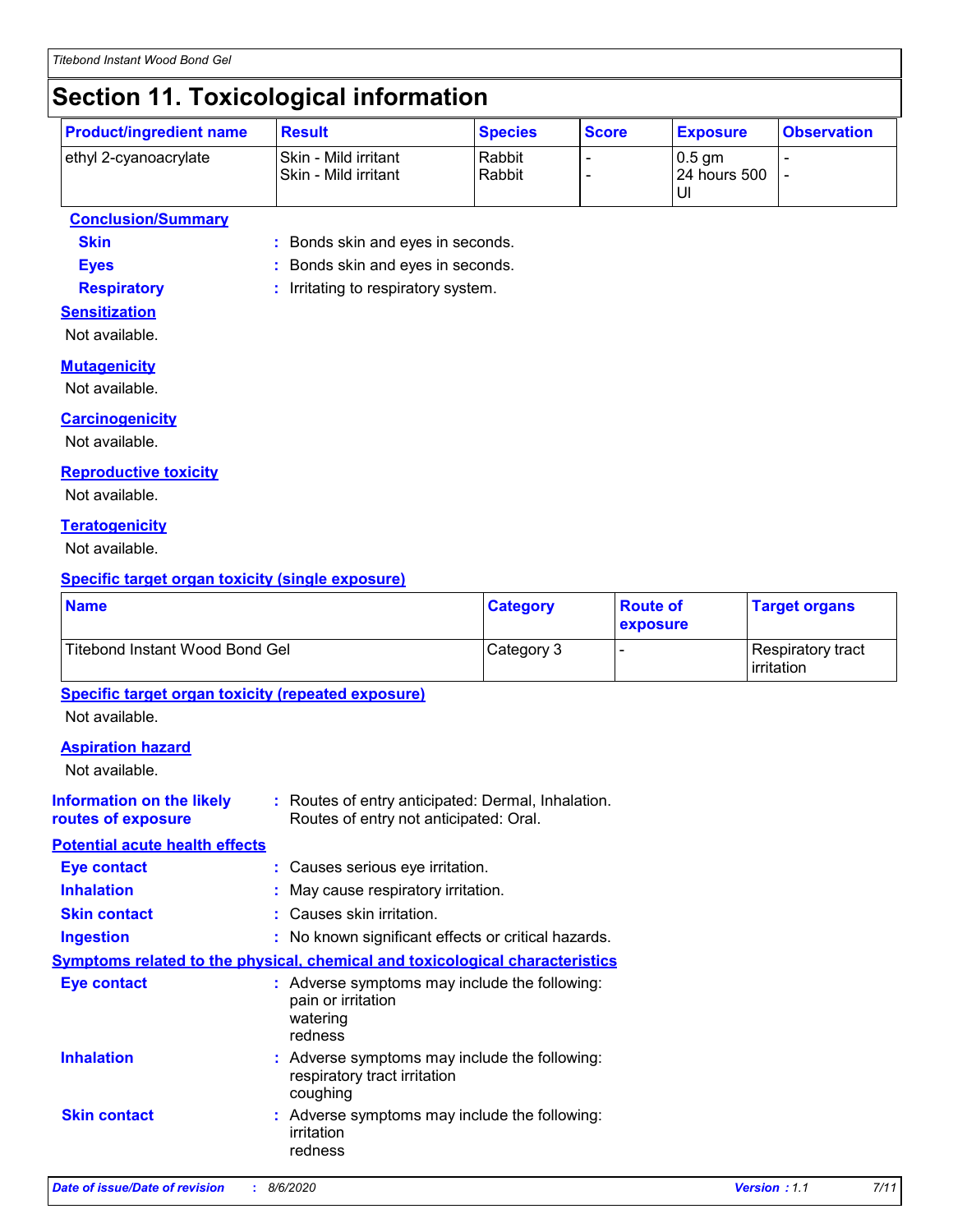# **Section 11. Toxicological information**

| <b>Ingestion</b>                          | : No specific data.                                                                      |
|-------------------------------------------|------------------------------------------------------------------------------------------|
|                                           | Delayed and immediate effects and also chronic effects from short and long term exposure |
| <b>Short term exposure</b>                |                                                                                          |
| <b>Potential immediate</b><br>effects     | : Not available.                                                                         |
| <b>Potential delayed effects</b>          | : Not available.                                                                         |
| <b>Long term exposure</b>                 |                                                                                          |
| <b>Potential immediate</b><br>effects     | : Not available.                                                                         |
| <b>Potential delayed effects</b>          | $:$ Not available.                                                                       |
| <b>Potential chronic health effects</b>   |                                                                                          |
| Not available.                            |                                                                                          |
| <b>General</b>                            | : No known significant effects or critical hazards.                                      |
| <b>Carcinogenicity</b>                    | No known significant effects or critical hazards.                                        |
| <b>Mutagenicity</b>                       | No known significant effects or critical hazards.                                        |
| <b>Teratogenicity</b>                     | No known significant effects or critical hazards.                                        |
| <b>Developmental effects</b>              | : No known significant effects or critical hazards.                                      |
| <b>Fertility effects</b>                  | : No known significant effects or critical hazards.                                      |
| <b>Numerical measures of toxicity</b>     |                                                                                          |
| <b>Acute toxicity estimates</b>           |                                                                                          |
| Not available.                            |                                                                                          |
| <b>Section 12. Ecological information</b> |                                                                                          |

#### **Toxicity**

Not available.

#### **Persistence and degradability**

Not available.

**Bioaccumulative potential**

Not available.

#### **Mobility in soil**

| <b>Soil/water partition</b>    | : Not available.                                    |
|--------------------------------|-----------------------------------------------------|
| coefficient (K <sub>oc</sub> ) |                                                     |
| <b>Other adverse effects</b>   | : No known significant effects or critical hazards. |

# **Section 13. Disposal considerations**

| <b>Disposal methods</b> | : The generation of waste should be avoided or minimized wherever possible. Disposal<br>of this product, solutions and any by-products should at all times comply with the<br>requirements of environmental protection and waste disposal legislation and any<br>regional local authority requirements. Dispose of surplus and non-recyclable products<br>via a licensed waste disposal contractor. Waste should not be disposed of untreated to<br>the sewer unless fully compliant with the requirements of all authorities with jurisdiction.<br>Waste packaging should be recycled. Incineration or landfill should only be considered<br>when recycling is not feasible. This material and its container must be disposed of in a<br>safe way. Care should be taken when handling emptied containers that have not been<br>cleaned or rinsed out. Empty containers or liners may retain some product residues.<br>Vapor from product residues may create a highly flammable or explosive atmosphere |
|-------------------------|----------------------------------------------------------------------------------------------------------------------------------------------------------------------------------------------------------------------------------------------------------------------------------------------------------------------------------------------------------------------------------------------------------------------------------------------------------------------------------------------------------------------------------------------------------------------------------------------------------------------------------------------------------------------------------------------------------------------------------------------------------------------------------------------------------------------------------------------------------------------------------------------------------------------------------------------------------------------------------------------------------|
|                         | inside the container. Do not cut, weld or grind used containers unless they have been<br>cleaned thoroughly internally. Avoid dispersal of spilled material and runoff and contact                                                                                                                                                                                                                                                                                                                                                                                                                                                                                                                                                                                                                                                                                                                                                                                                                       |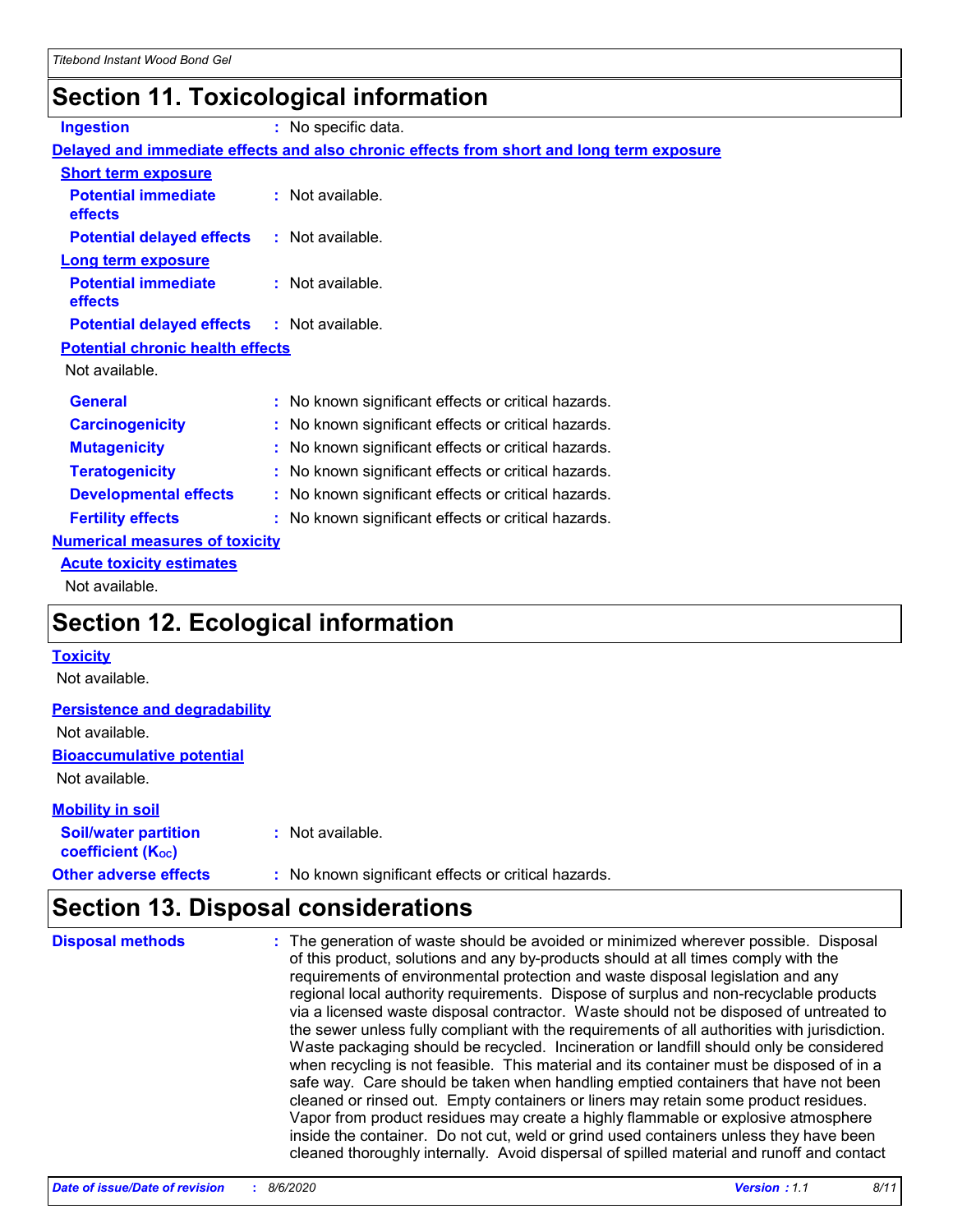# **Section 13. Disposal considerations**

with soil, waterways, drains and sewers.

# **Section 14. Transport information**

|                                      | <b>DOT</b>            | <b>TDG</b>            | <b>Mexico</b>         | <b>ADR/RID</b> | <b>IMDG</b>    | <b>IATA</b>    |
|--------------------------------------|-----------------------|-----------------------|-----------------------|----------------|----------------|----------------|
|                                      | <b>Classification</b> | <b>Classification</b> | <b>Classification</b> |                |                |                |
| <b>UN number</b>                     | Not regulated.        | Not regulated.        | Not regulated.        | Not regulated. | Not regulated. | Not regulated. |
| <b>UN proper</b><br>shipping name    |                       |                       |                       |                |                |                |
| <b>Transport</b><br>hazard class(es) |                       |                       |                       |                |                |                |
| <b>Packing group</b>                 |                       |                       |                       |                |                |                |
| <b>Environmental</b><br>hazards      | No.                   | No.                   | No.                   | No.            | No.            | No.            |

**Additional information**

**Remarks** Limited quantity **IMDG :** 

# **Section 15. Regulatory information**

#### **U.S. Federal regulations**

#### **SARA 302/304**

**Composition/information on ingredients**

No products were found.

| <b>SARA 304 RQ</b> | : Not applicable. |
|--------------------|-------------------|
|--------------------|-------------------|

#### **SARA 311/312**

#### **Classification :** FLAMMABLE LIQUIDS - Category 4 SKIN IRRITATION - Category 2 EYE IRRITATION - Category 2A SPECIFIC TARGET ORGAN TOXICITY (SINGLE EXPOSURE) (Respiratory tract irritation) - Category 3

#### **Composition/information on ingredients**

| <b>Name</b>           | $\frac{1}{2}$ | <b>Classification</b>                                                             |
|-----------------------|---------------|-----------------------------------------------------------------------------------|
| ethyl 2-cyanoacrylate | 75 - 100      | <b>FLAMMABLE LIQUIDS - Category 4</b><br>ACUTE TOXICITY (inhalation) - Category 4 |

#### **State regulations**

| <b>Massachusetts</b> | : None of the components are listed.                                                        |
|----------------------|---------------------------------------------------------------------------------------------|
| <b>New York</b>      | : None of the components are listed.                                                        |
| <b>New Jersey</b>    | : The following components are listed: ETHYL CYANOACRYLATE; 2-CYANOETHYL<br><b>ACRYLATE</b> |
| Pennsylvania         | : The following components are listed: CYANIDE COMPOUNDS                                    |
|                      | 7.111<br>.<br><b>A</b> <i>IA IAAA</i>                                                       |

| Date of issue/Date of revision | 8/6/2020 | <b>Version: 1.1</b> |  |
|--------------------------------|----------|---------------------|--|
|--------------------------------|----------|---------------------|--|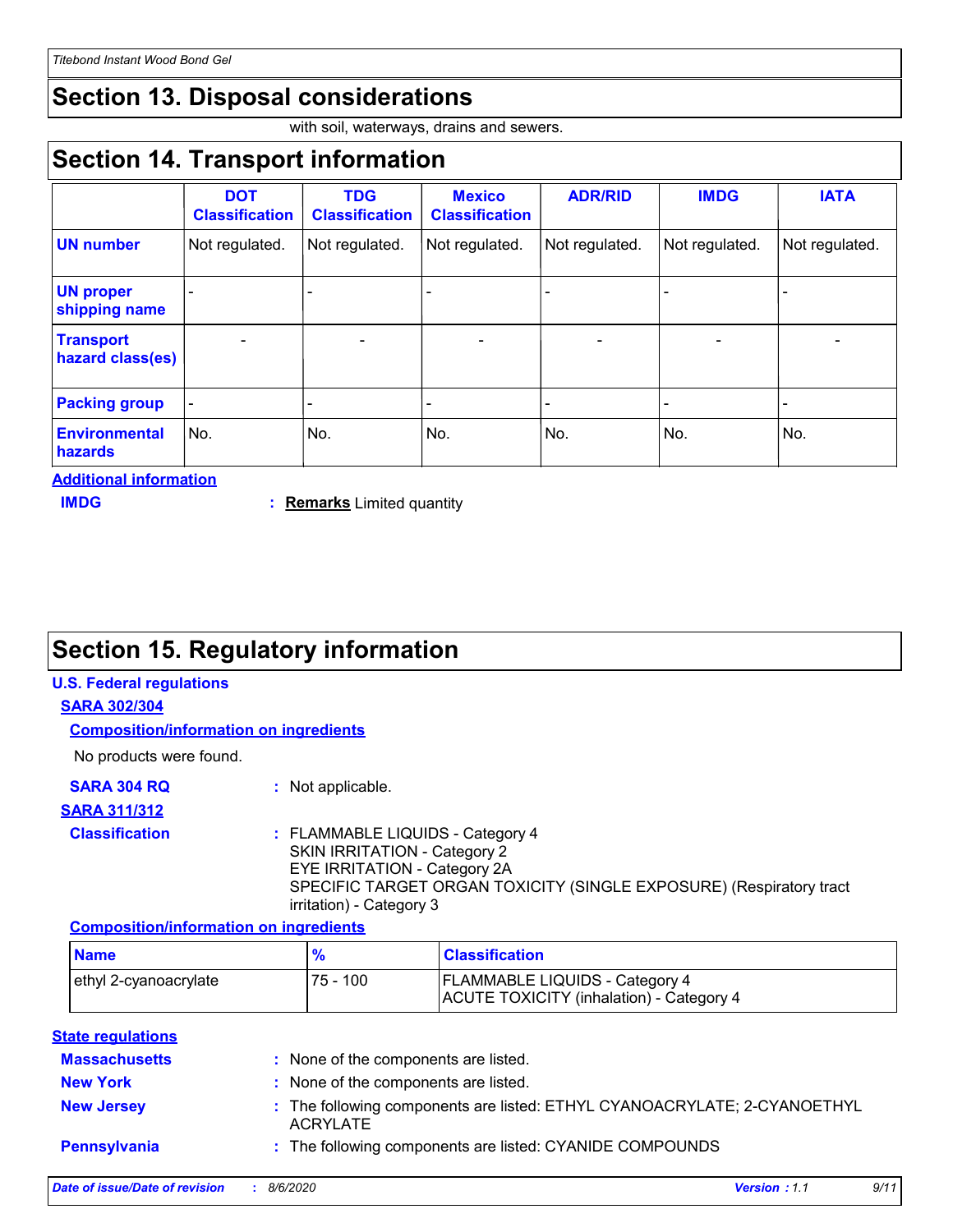# **Section 15. Regulatory information**

#### **California Prop. 65**

This product does not require a Safe Harbor warning under California Prop. 65.

#### **International regulations**

**Chemical Weapon Convention List Schedules I, II & III Chemicals**

Not listed.

#### **Montreal Protocol**

Not listed.

**Stockholm Convention on Persistent Organic Pollutants** Not listed.

**UNECE Aarhus Protocol on POPs and Heavy Metals**

Not listed.

#### **Inventory list**

**China :** All components are listed or exempted.

**United States TSCA 8(b) inventory**

**:** All components are active or exempted.

# **Section 16. Other information**

**Hazardous Material Information System (U.S.A.)**



**Caution: HMIS® ratings are based on a 0-4 rating scale, with 0 representing minimal hazards or risks, and 4 representing significant hazards or risks. Although HMIS® ratings and the associated label are not required on SDSs or products leaving a facility under 29 CFR 1910.1200, the preparer may choose to provide them. HMIS® ratings are to be used with a fully implemented HMIS® program. HMIS® is a registered trademark and service mark of the American Coatings Association, Inc.**

**The customer is responsible for determining the PPE code for this material. For more information on HMIS® Personal Protective Equipment (PPE) codes, consult the HMIS® Implementation Manual.**

#### **National Fire Protection Association (U.S.A.)**



**Reprinted with permission from NFPA 704-2001, Identification of the Hazards of Materials for Emergency Response Copyright ©1997, National Fire Protection Association, Quincy, MA 02269. This reprinted material is not the complete and official position of the National Fire Protection Association, on the referenced subject which is represented only by the standard in its entirety.**

**Copyright ©2001, National Fire Protection Association, Quincy, MA 02269. This warning system is intended to be interpreted and applied only by properly trained individuals to identify fire, health and reactivity hazards of chemicals. The user is referred to certain limited number of chemicals with recommended classifications in NFPA 49 and NFPA 325, which would be used as a guideline only. Whether the chemicals are classified by NFPA or not, anyone using the 704 systems to classify chemicals does so at their own risk.**

#### **Procedure used to derive the classification**